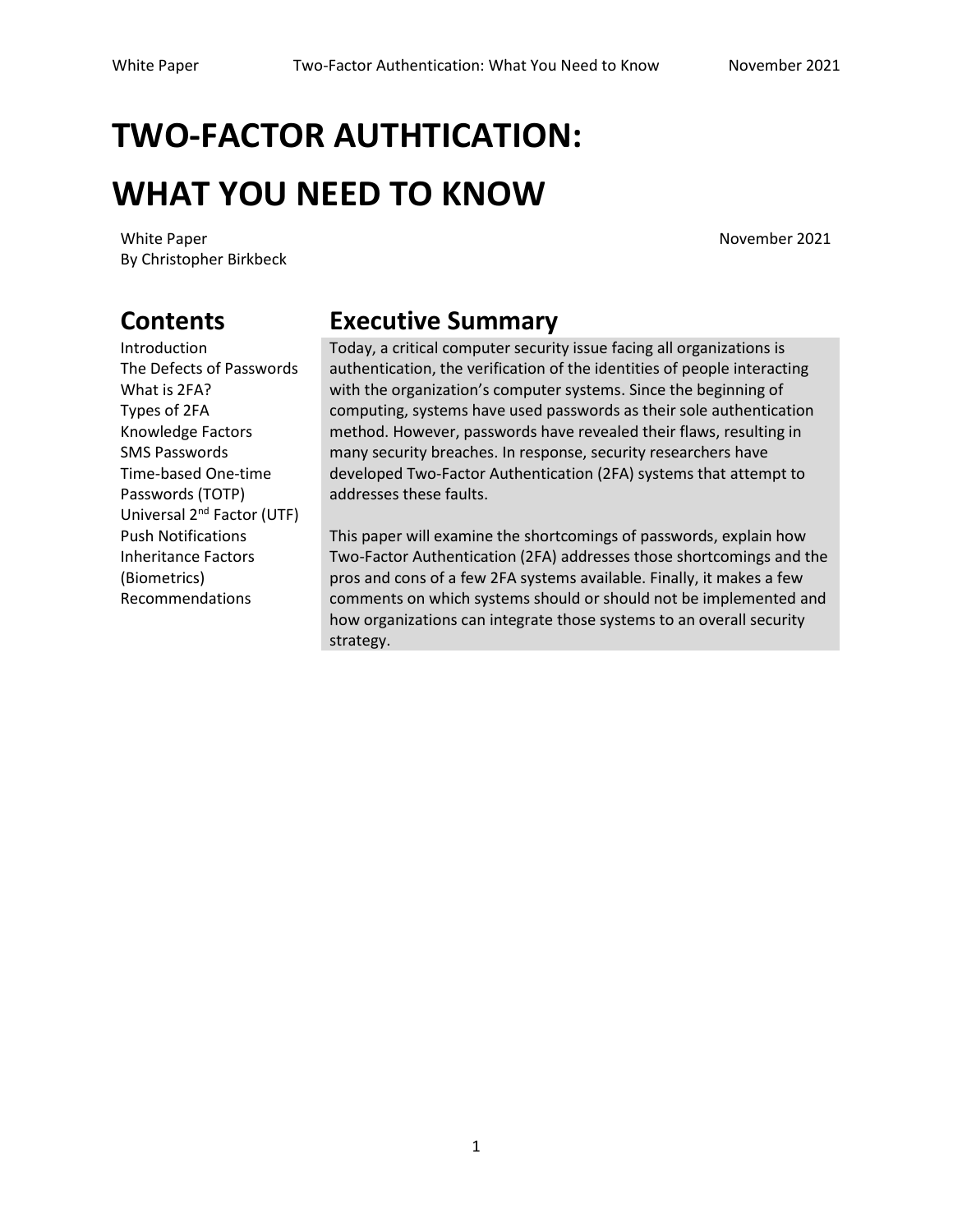### **Introduction**

Authentication is the process of determining if somebody is who they say they are, that is, the confirmation of an identity. Any serious business on the Internet requires all parties to have an identity, such as a consumer buying a product on webstore, or a caller entering a conference call.

The standard authentication method is the password, a secret string of letters, numbers and punctuation (or characters) that only the user knows, but the user has recorded in the machine beforehand. The first usage of passwords in computing is in 1961, when computers were massive machines shared between users. The presence of multiple users on a single machine required identities to differentiate between users. The system works as follows:

- 1. When a person first starts using a computer, they create a new account with a unique username and password.
- 2. To use the computer, they must first login and authenticate their identity. At the login screen, they must enter their username and then the password. If what they typed matches what the computer has stored on the machine, the system authenticates that user and allows access to the machine. If it does not match, it will not authenticate and allow no access to the machine.

When the World Wide Web became popular in the 1990's, the same authentication scheme was carried over to accounts created and accessed over the web. This is now the predominate use of passwords today.

### **The Defects of Passwords**

In the decades since the introduction of passwords, security experts have discovered their numerous faults:

• Short passwords can be defeated easily with brute force, by simply going through all possible combinations of characters that a password can have. As computers have become faster and faster, the size of the longest password that can be brute forced has increased. At time of writing, hackers can crack any password with less than 8 characters.

| <b>Number of</b><br><b>Characters</b> | <b>Numbers</b><br>only | <b>Upper or</b><br><b>Lowercase</b><br><b>letters</b> | <b>Upper or Lower</b><br>case letters<br>mixed | <b>Numbers, Upper</b><br>& Lower case<br><b>letters</b> | <b>Numbers, Upper</b><br>& Lower case<br>letters, Symbols |
|---------------------------------------|------------------------|-------------------------------------------------------|------------------------------------------------|---------------------------------------------------------|-----------------------------------------------------------|
| $\overline{\mathbf{3}}$               | instantly              | <b>Instantly</b>                                      | Instantly                                      | instantly                                               | instantly                                                 |
| $\overline{4}$                        | <b>Instantly</b>       | <b>Instantly</b>                                      | <b>Instantly</b>                               | <b>Instantly</b>                                        | instantly                                                 |
| 5                                     | instantly              | instantly                                             | instantly                                      | 3 secs                                                  | 10 secs                                                   |
| 6                                     | instantly              | instantly                                             | 8 secs                                         | 3 mins                                                  | 13 mins                                                   |
| $\overline{7}$                        | instantly              | instantly                                             | 5 mins                                         | 3 hours                                                 | 17 hours                                                  |
| 8                                     | <b>Instantly</b>       | 13 mins                                               | 3 hours                                        | 10 days                                                 | 57 days                                                   |
| $\overline{9}$                        | 4 secs                 | 6 hours                                               | 4 days                                         | 1 year                                                  | 12 years                                                  |
| 10                                    | 40 secs                | 6 days                                                | 169 days                                       | 106 years                                               | 928 years                                                 |
| 11                                    | 6 mins                 | 169 days                                              | 16 years                                       | <b>6k vears</b>                                         | 71k years                                                 |
| 12                                    | 1 hour                 | 12 years                                              | 600 years                                      | 108k years                                              | 5m years                                                  |
| 13                                    | 11 hours               | 314 years                                             | 21k years                                      | 25m years                                               | 423m years                                                |
| 14                                    | 4 days                 | <b>8k years</b>                                       | 778k years                                     | 1bn years                                               | <b>5bn years</b>                                          |
| 15                                    | 46 days                | 212k years                                            | 28m years                                      | 97bn years                                              | 2tn years                                                 |
| 16                                    | 1 year                 | 512m years                                            | 1bn years                                      | 6tn years                                               | 193tn years                                               |
| 17                                    | 12 years               | 143m vears                                            | <b>36bn years</b>                              | 374tn years                                             | 14gd years                                                |
| 18                                    | 126 years              | <b>3bn vears</b>                                      | 1tn years                                      | 23ad vears                                              | 1 at years                                                |

*Figure 1. Time to brute force a password.*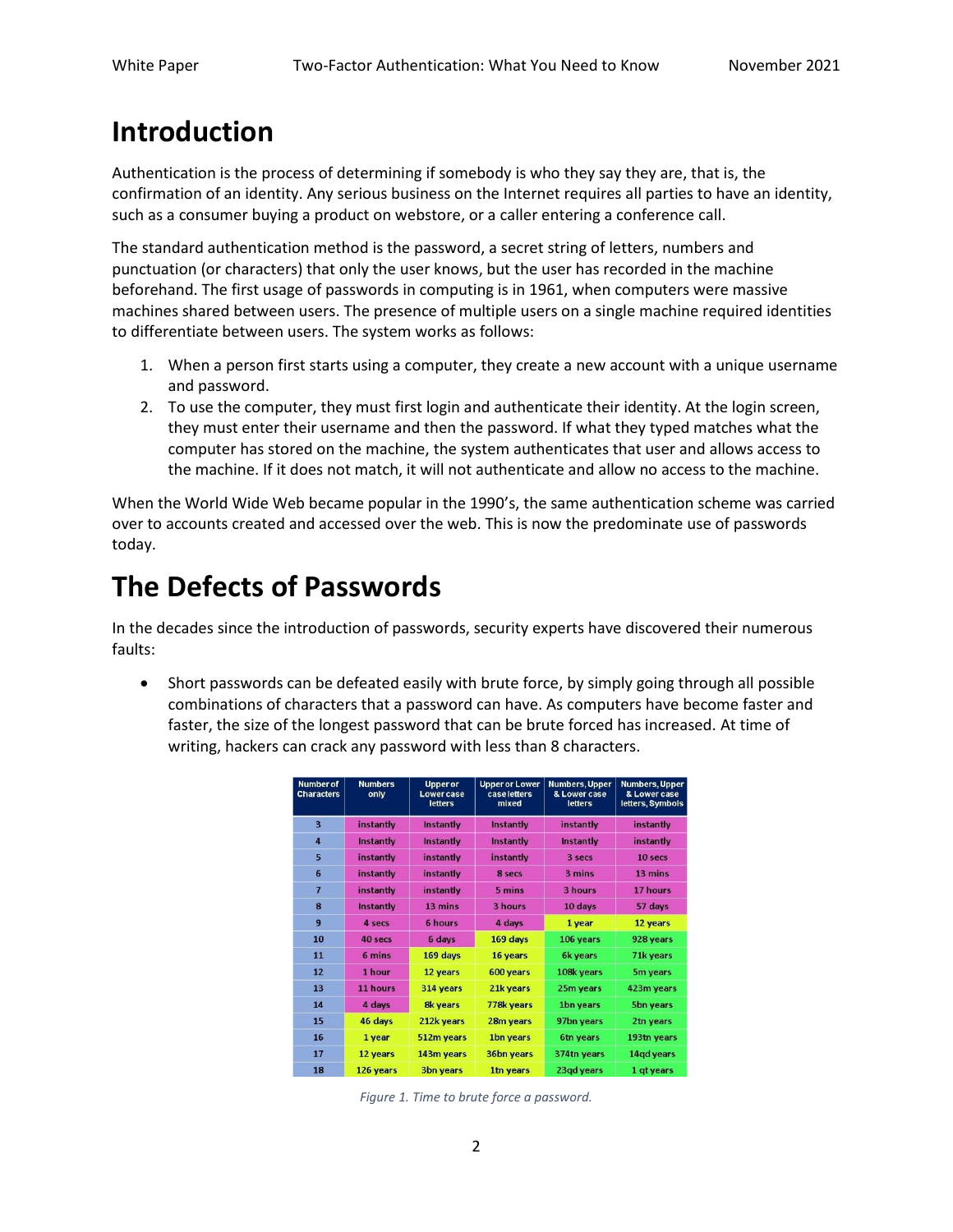- Hackers often do not need to randomly guess at passwords, because some passwords are far more common than other passwords, as examination of hacked password databases show. Common passwords include strings of numbers ('1234567890'), letters ('qwertyuiop'), common words ('monkey') or some variation of these words ('passw0rd'). Hackers can preform a dictionary attack, going through the most common, and thus more likely, passwords first.
- Early security advice suggested using longer, complicated passwords with occasional forced password resets. These suggestions lead to users reusing the same password for different accounts. So, if a hacker gets access to one password, if they know the person's username on other sites, they can breach those accounts as well.

Most common passwords in 2021:

- 1. 123456
- 2. 123456789
- 3. 12345
- 4. qwerty
- 5. password
- 6. 12345678
- 7. 111111
- 8. 1234567890
- 9. qwerty123
- 10. 1234567

Source:

https://nordpass.com/mostcommon-passwords-list/

To address these faults, security researchers recommend that organizations move beyond (just) passwords towards Two Factor Authentication (2FA).

## **What is 2FA?**

2FA uses two factors instead of the single factor of traditional password authentication. Typically, this mean using password as one of the factors alongside another factor. An authentication factor is something that confirms an identity. These can be grouped into three major types:

- 1. Knowledge factors (something you know): passwords, PINs, secret questions.
- 2. Possession factors (something you have): SMS passwords, Time-based One Time Password (TOTP), Universal  $2^{nd}$  Authentication (U2F), Push notifications.
- 3. Inherence factors (something you are): biometrics like fingerprints or voice recognition.

Some security experts also include location factors (somewhere you are) and time factors (sometime you are). But these factors are only useful in limited circumstances, so they are not covered in this paper.

During the 2FA process, users must verify their identity with both factors, and failure to authenticate one identity means the system will deny access. The most widely used and familiar application of 2FA is ATMs. An ATM customer requires both:

- 1. Knowing the PIN to their account (a knowledge factor).
- 2. Possessing a bank card (a possession factor).

Thus, even if an account's password is breached, a hacker cannot access the account without also breaking the security of the other factor. Not all factors are made equal, however. The following sections will show the advantages and disadvantages of each method.

## **Knowledge Factors**

Besides passwords, systems will sometimes use other knowledge factors for authentication:

• Secret questions: at account creation, the user will choose one or more questions (often from a set of pre-chosen questions, such as "What is your mother's maiden name?", or "What hospital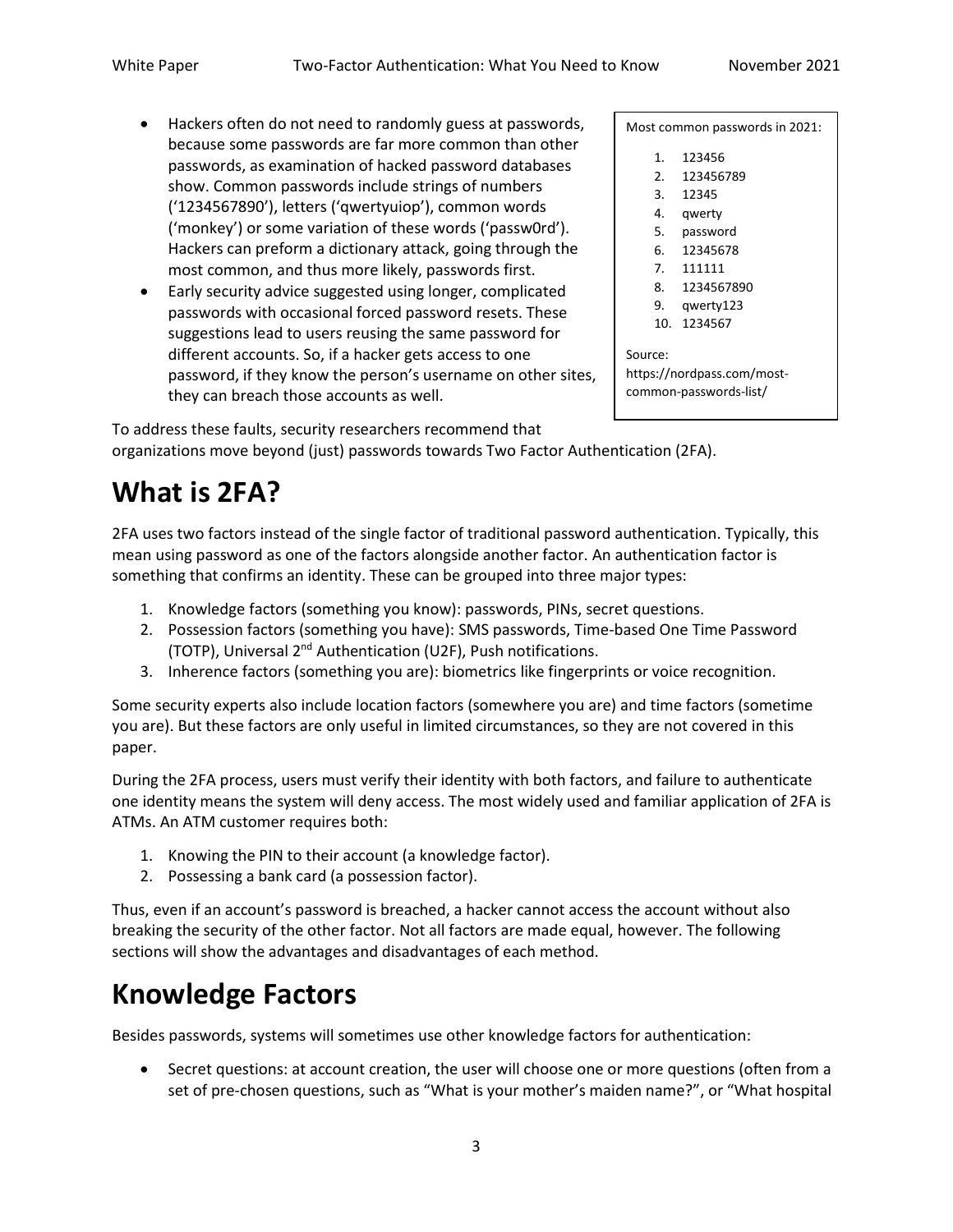| PICK YOUR SECRET QUESTIONS                                                                               |  |
|----------------------------------------------------------------------------------------------------------|--|
| Give yourself another way to recover your account<br>securely in case your information becomes outdated. |  |
| Question 1:                                                                                              |  |
| City where you met your other half?                                                                      |  |
| Answer                                                                                                   |  |
| Question 2:                                                                                              |  |
| Name of your favourite band or singer?                                                                   |  |
| Answer                                                                                                   |  |
| Question 3:                                                                                              |  |
| Choose your own phrase (at least 2 words)                                                                |  |
| Answer                                                                                                   |  |
|                                                                                                          |  |
| Confirm                                                                                                  |  |

were you born in?") and enter in answers. At login, the system will authenticate only if the questions are answered correctly.

• Pre-generated codes: at 2FA setup, the system will generate a set of passwords, all being random strings of between 6 to 8 characters. The user stores these codes in a secret location.

Generally, these are used as a backup for other factors: secret questions for password resets and pre-generated codes for a nonpassword factor. They suffer from the same flaws of passwords.

*Figure 3. Secret questions.*

#### *Figure 2. Secret codes.*

| <b>Two-Factor Backup Codes</b>                                                                                                                       |                     |               |  |  |  |
|------------------------------------------------------------------------------------------------------------------------------------------------------|---------------------|---------------|--|--|--|
| Backup codes can be used to access your account in the<br>event you lose access to your device or cannot generate<br>two-factor authentication codes |                     |               |  |  |  |
| <b>A</b> Warning                                                                                                                                     |                     |               |  |  |  |
| Put these in a safe spot. If you lose your device<br>and don't have the recovery codes you will lose<br>access to your account.                      |                     |               |  |  |  |
| 756 T. L.                                                                                                                                            | 750 100 100         | 92            |  |  |  |
| $729 - 119$                                                                                                                                          |                     | 44 - 12       |  |  |  |
| 539 - 10                                                                                                                                             | 647 <b>10 1</b>     | 431-11-12     |  |  |  |
| $04$ $\blacksquare$                                                                                                                                  | <b>881 11 12 11</b> | 74 - 1        |  |  |  |
| 538 100                                                                                                                                              | 05!                 | 51 H          |  |  |  |
| <b>L</b> Download                                                                                                                                    | <b>A</b> Print      | <b>B</b> Copy |  |  |  |
| Cancel<br>I've saved these backup codes                                                                                                              |                     |               |  |  |  |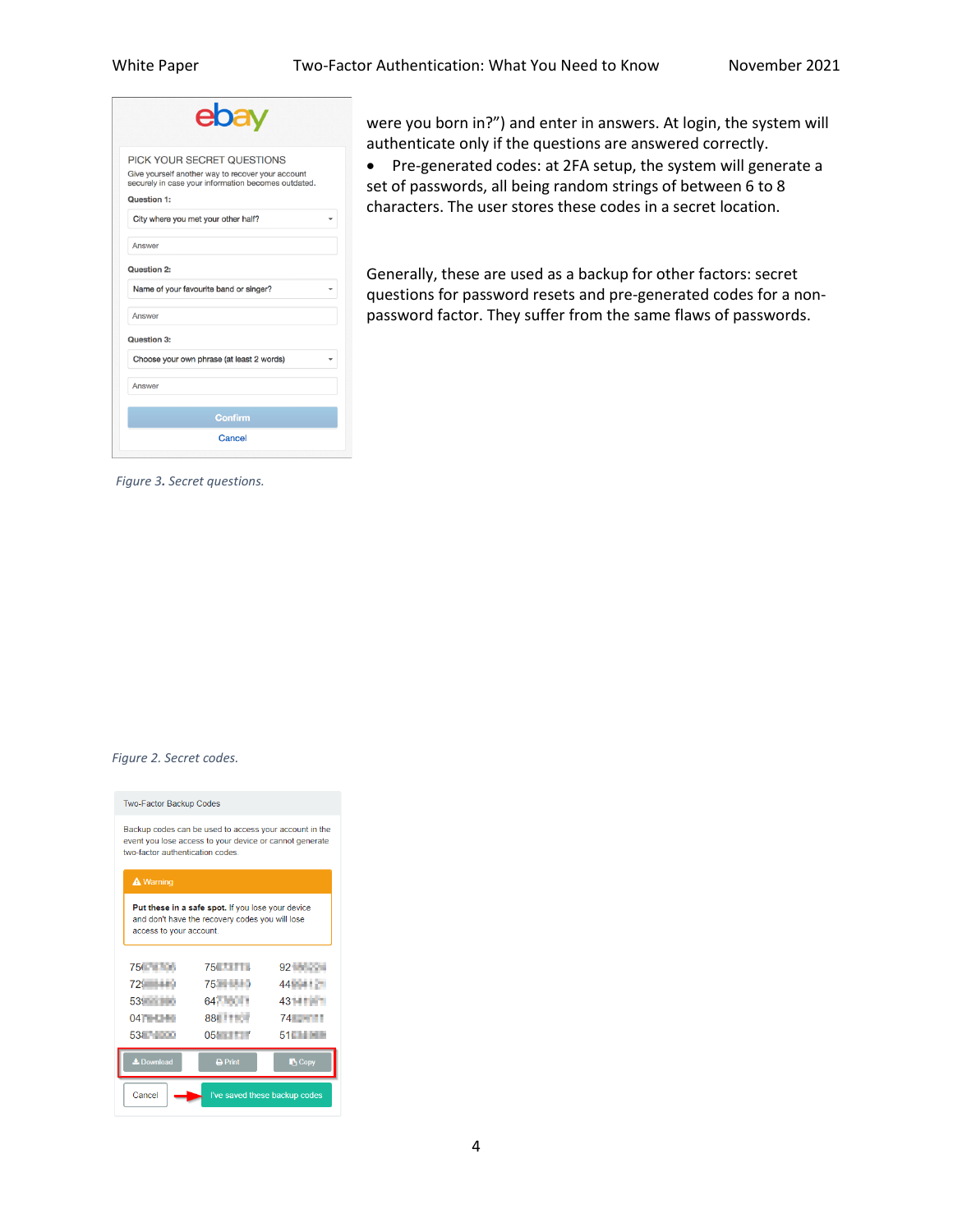### Recommendations

Most 2FA schemes use passwords as one of the authentication factors, so both customers and employees should follow good password practices, such as:

- Prefer longer over complex passwords. They should m
- Each account should have its own password.
- Ideally, password should be randomly generated.
- There should be no mandatory password changes, as they encourage password reuse. Passwords should only be changed if either there has been a password breach or the user forgetting the password.
- Encourage the use of password managers, databases which will store passwords so that users do not have to manual remember and type each password. This allows them to use long, random and unique password for each account. Customers can use a simpler personal password manager, while employee should use enterprise password manager, which have additional features like session monitoring.

### zz**Possession Factors**

This paper will focus mostly on possession factors, which prove identity with providing some item that only the account's owner should have.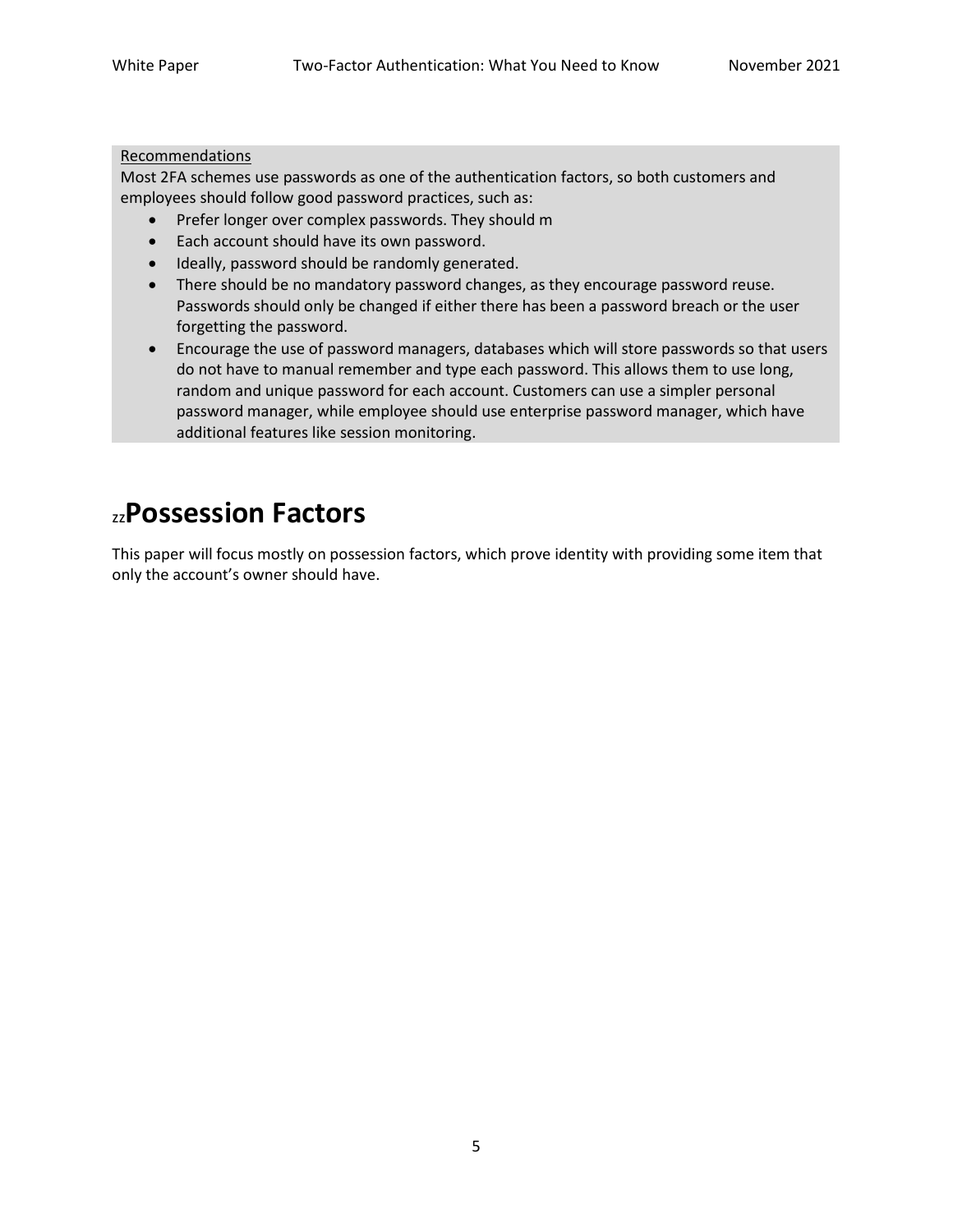### **SMS Passwords**

#### What is it?

When making an account with 2FA enabled, the user enters a cellphone number. At each login, the server will send a text message with a short string of numbers to that cellphone. The user has to enter that code to successfully login.

- SMS Passwords are convenient, as cellphones with text messaging have become common throughout the world.
- No extra cost for users (beyond cost for a cellphone and network access)
- Deployment is easy and cheap.

Advantages: **Advantages: Disadvantages: Disadvantages:** 

- Some users may not want to give their cell phone number.
- If the number of messages sent is large enough, it becomes expensive.
- Dependent on cellular networks for their reliability and security.
- Text messages are vulnerable to hackers changing the message during transmission (man-in-the-middle attack).
- Cellphones numbers are vulnerable to thief by hackers with phishing and SIM swapping.



*Figure 4. Password sent over text messaging.*

### Recommendation

Because of their security flaws, SMS passwords are **not** recommended as a 2FA authentication method. At best, they should only be limited as a fall-back measure.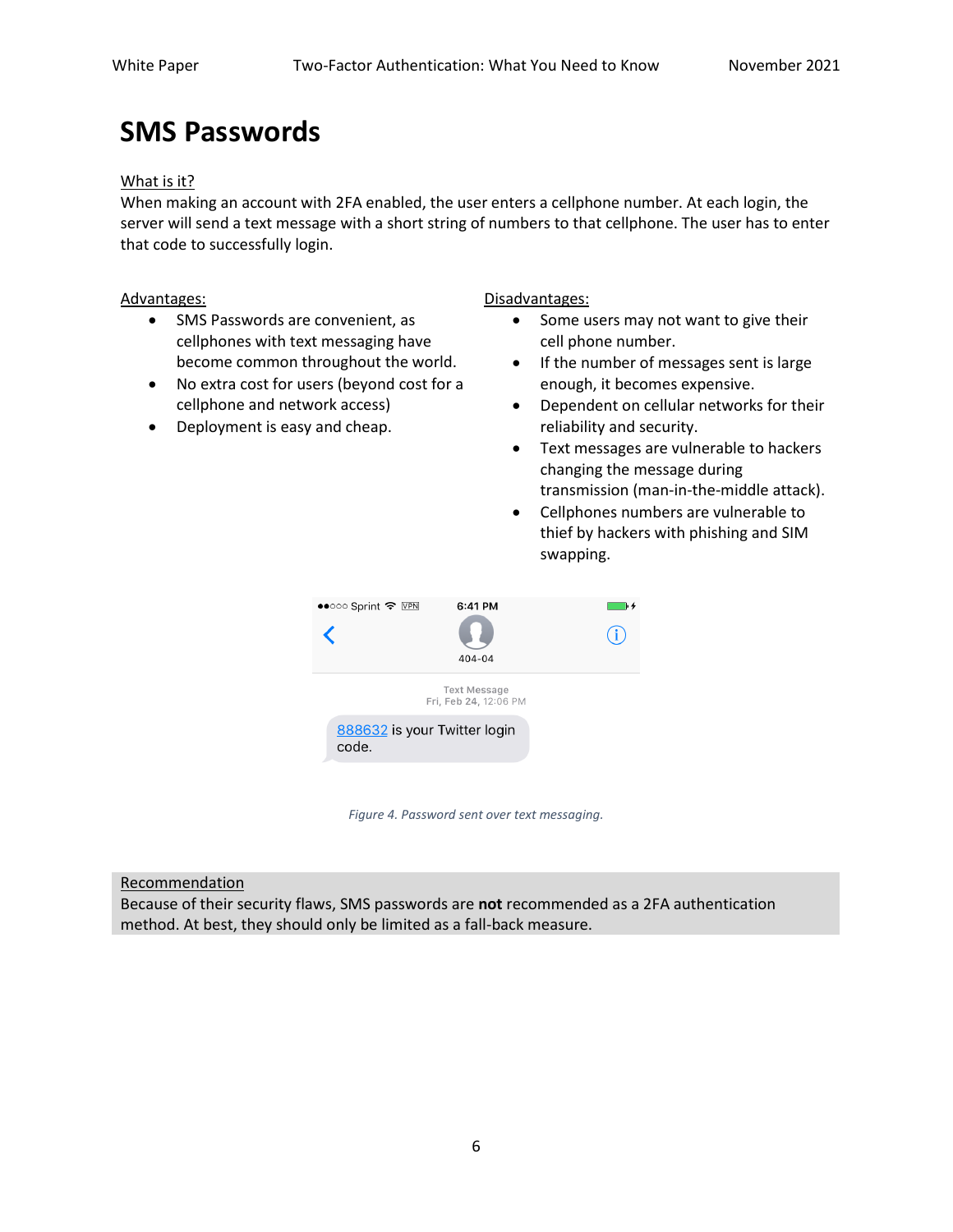### **Time-based One Time Password (TOTP)**

#### What is it?

Like with the SMS password, TOTP uses a temporary password to verify a login, but it does not send the password through cellular networks. Instead, it uses authenticator apps on a smartphone, as follows:

- 1. The user installs an authenticator app onto their smartphone. Some common authenticator apps include Google Authenticator and Microsoft Authenticator.
- 2. During the 2FA setup process, the website will show a QR code. Users scan the code into the authenticator app. The code contains information about the site along with a secret key that only the server and the app have.
- 3. During the login process, the apps and server combine the secret key with the time to create the temporary password. The apps will show the password along with a time limit. Users have to enter the password before the time limit expires. Otherwise, the password expires and is not long valid, and the user will have input the new password to authenticate.

Advantages: **Advantages: Disadvantages: Disadvantages:** 

- There is no communication between the app and the server, so the app does not need Internet or cellular network access.
- No extra cost to users (beyond cost of smartphones) as most authenticator apps are free.
	- Deployment is easy and cheap.

• Hackers comprise the system if they steal

- the secret key. • Requires a smartphone that is both turned on and in easy reach during login.
- The 30 second time limit can be inconvenient. Logins might require multiple attempts.



*Figure 5. How TOTP work*

#### Recommendation

TOTP fixes many of the security flaws of SMS Passwords while maintaining the same cost and usability. Thus, the TOTP is preferable as a primary 2FA factor over SMS Passwords.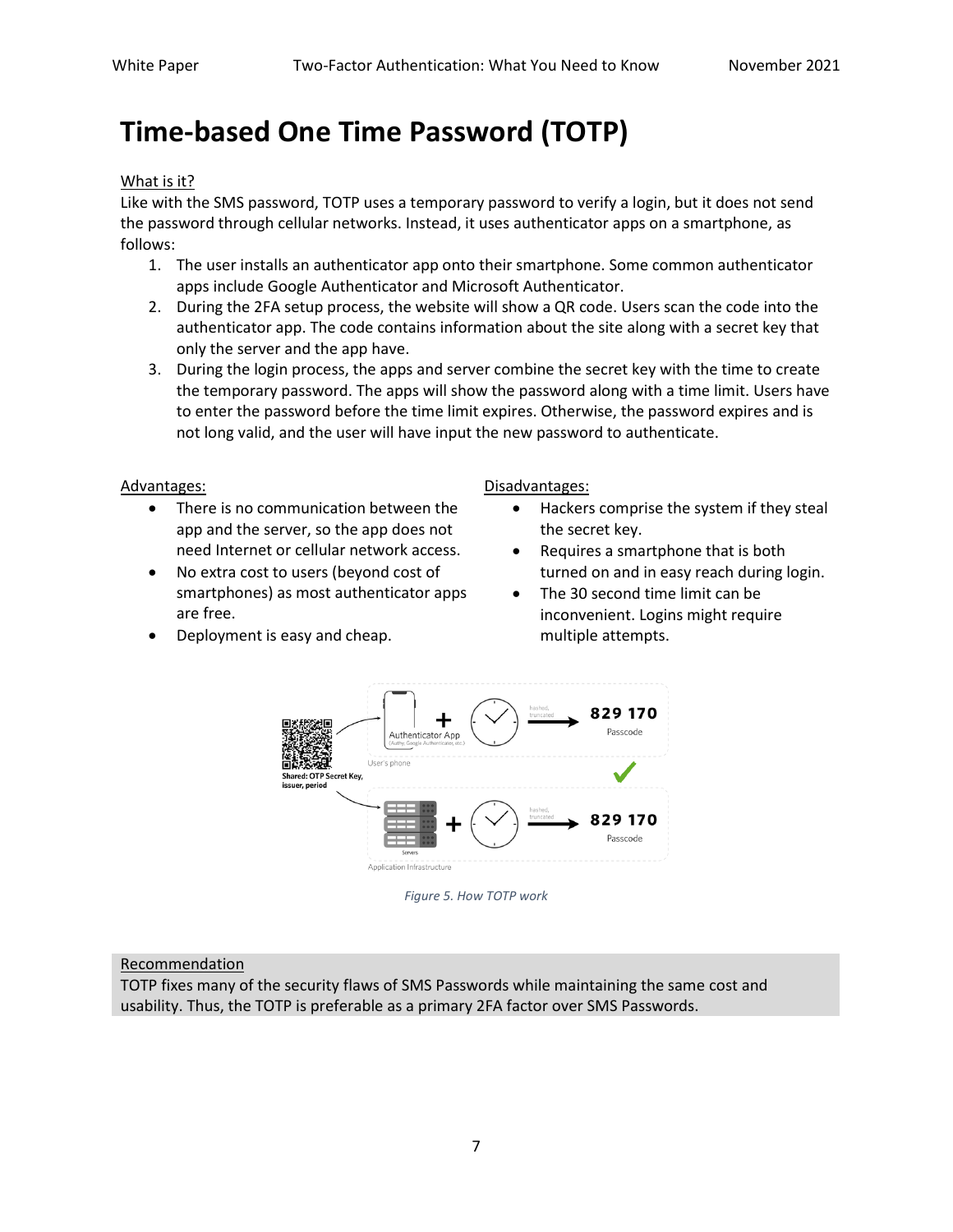### **Universal 2nd Factor (U2F) keys**

### What is it?

Unlike the pervious two methods, U2F does not rely on any user input for authentication. This method uses a special USB key for its authentication. It works as follows:

- 1. The user purchases a U2F key. Some common keys include the YubiKey and the NitroKey.
- 2. During U2F setup, the user inserts their key into a USB slot on their computer. When prompted, they press a button on the key to confirm their possession.
- 3. During U2F authentication, the user inserts their key and press on the button, just as they did during setup.

- U2F is resistant to phishing.
- There are no secrets shared between server and the user's machine, so an attacker cannot defeat the system.
- There is no timed password entry, which reduces errors and user frustration.

Advantages: and the control of the control of the Disadvantages:

- U2F keys are expensive. For example, at the time of writing, a YubiKey can cost between 45-80 USD.
- The hardware keys can be lost, thus locking the user out of an account.
- The USB standard has changed over time, so a there are different keys for Type A and Type C connectors.



*Figure 6. A Yubikey.*

#### Recommendation

The extra phishing protection U2F comes with the increased cost of buying hardware tokens, either by users or for an organization for its employees. For user applications, they should be available as an option alongside TOTP. For employees, IT must determine if the sensitivity of the work justifies the additional costs.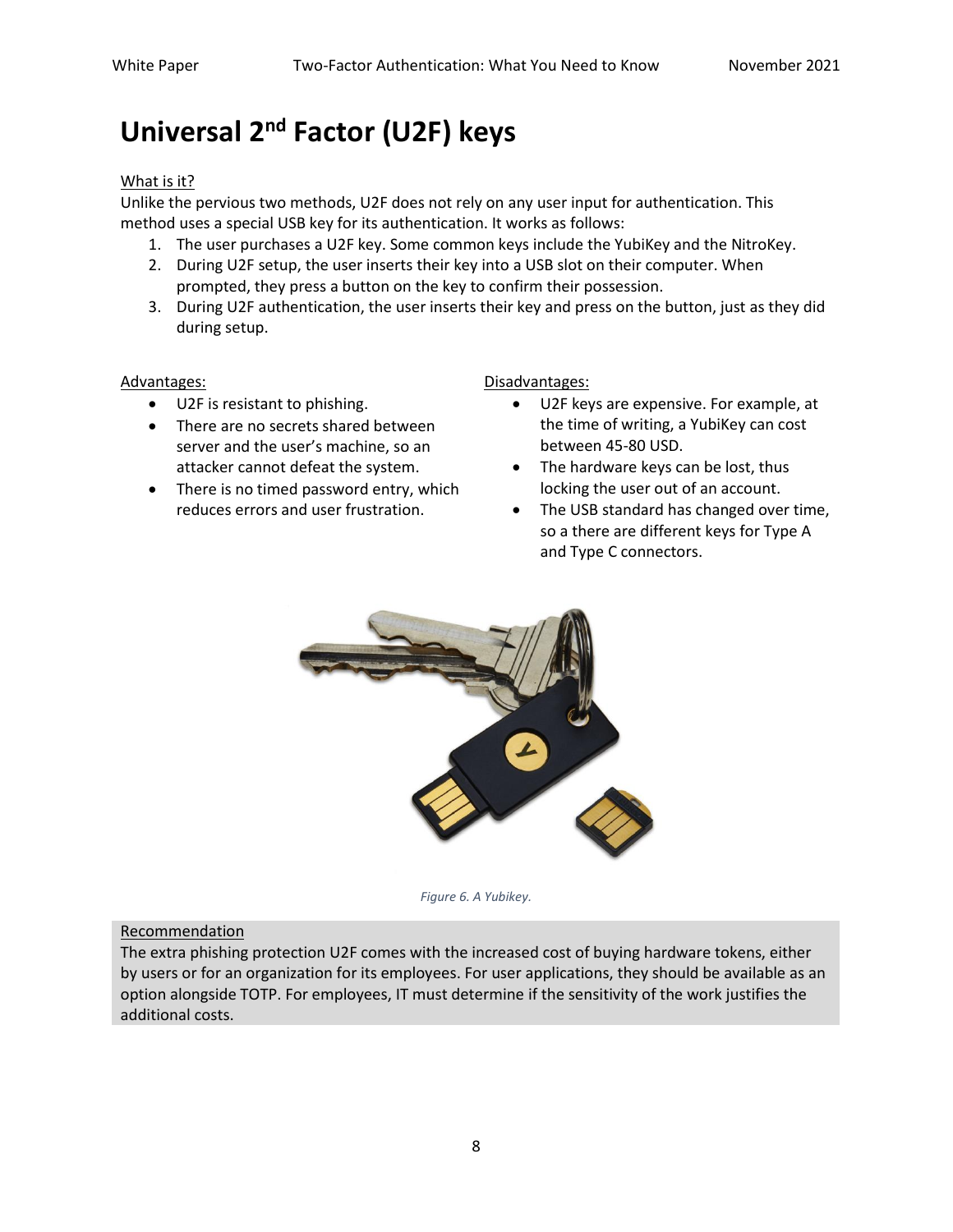### **Push Notifications**

#### What is it?

Push methods uses a smartphone app to send a push notification. Google has built this feature into the Android OS, and some authenticator apps use this as an alterative authentication method.

- No password entry like SMS or TOTP.
- No physical hardware token to buy or lose like U2F.
- Push notification will include the location of the current login request, allowing users to determine if a login is legitimate or not.

Advantages: **Disadvantages: Disadvantages:** 

- Unlike TOTP or U2F, there are no open standards. Thus, users have no choice in choosing their authentication.
- Requires an active Internet connection.



*Figure 7. Push notification for a Google account.*

### Recommendation

Because of the lack of open standards, push notification should be used if it is provided with some other software used by the organization.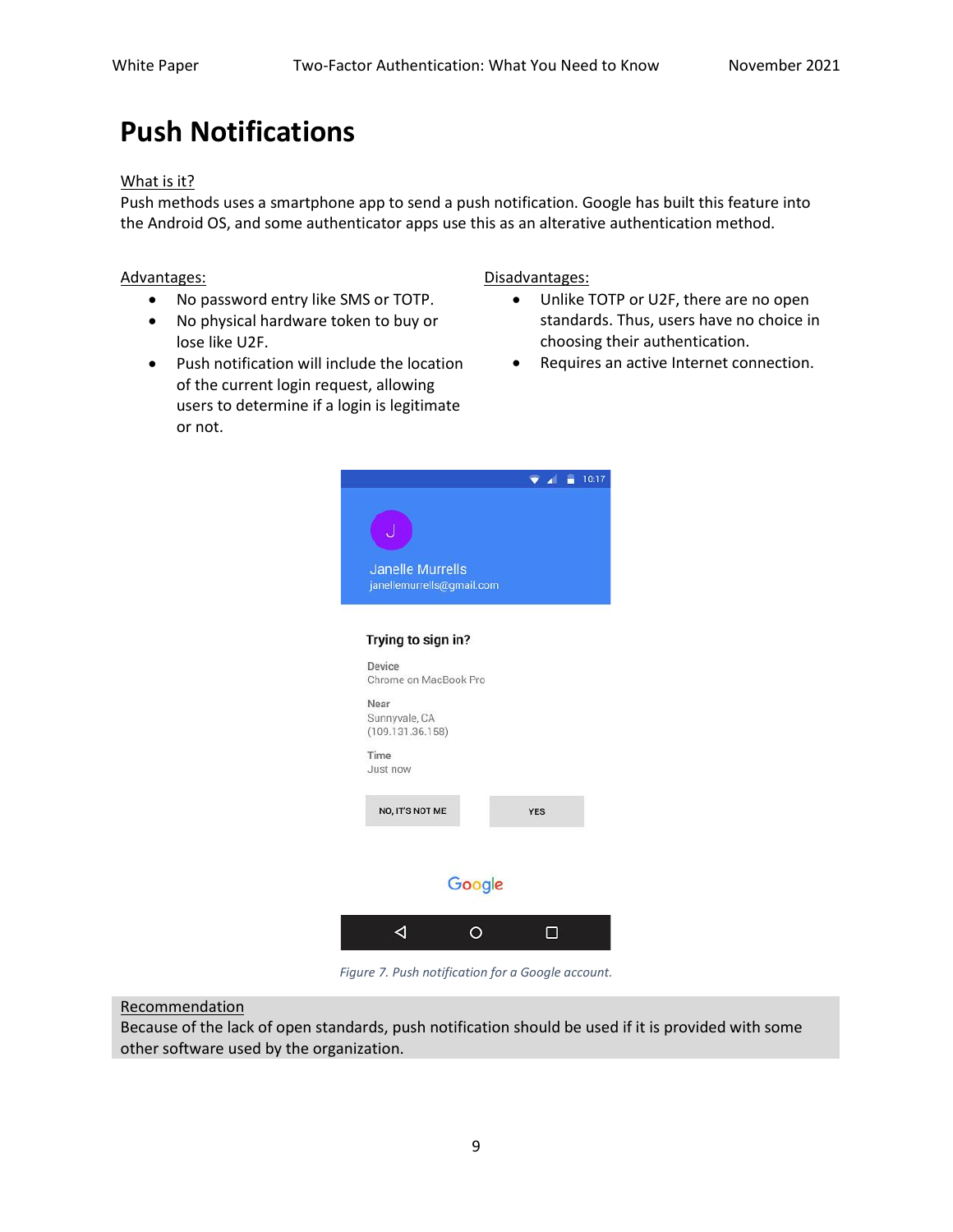## **Inheritance Factors (Biometrics)**

#### What is it?

Biometrics factors confirms identity based on a unique biological characteristic of an individual. Different biometrics authentication systems include:

- Fingerprint detection
- Retinal scans
- Voice recognition

• There are no passwords that can be intercepted and no keys or smartphones to lose.

#### Advantages: **Advantages: Disadvantages: Disadvantages:**

- If hackers compromise the biometric data, it is impossible to reset, as biological data cannot be changed.
- Many users might be reluctant to use biometric 2FA on privacy grounds, and it is possible that future government regulation will restrict the usage of this data.
- Some forms of biometric authentication require special hardware, like fingerprint readers, increasing the costs.

| Home<br>夼                  | Sign-in options                                                                                      |  |  |
|----------------------------|------------------------------------------------------------------------------------------------------|--|--|
| Find a setting<br>Q        | Manage how you sign in to your device                                                                |  |  |
| <b>Accounts</b>            | Select a sign-in option to add, change, or remove it.                                                |  |  |
| RΞ<br>Your info            | Windows Hello Face<br>This option is currently unavailable-click to learn more                       |  |  |
| Email & accounts<br>罓      | Windows Hello Fingerprint<br>翕<br>Sign in with your fingerprint scanner (Recommended)                |  |  |
| Q<br>Sign-in options       | You can sign in to Windows, apps, and services by teaching<br>Windows to recognize your fingerprint. |  |  |
| Access work or school<br>☜ | Learn more                                                                                           |  |  |
| я.<br>Family & other users | Set up                                                                                               |  |  |
| Sync your settings         | Windows Hello PIN<br>Sign in with a PIN (Recommended)                                                |  |  |
|                            | Security Key<br>Sign in with a physical security key                                                 |  |  |

*Figure 8. Windows sign-in with fingerprints or face recognition*

#### Summary

For medium to small organization, the increase security does not justify the extra costs. Like with push notifications, only consider it comes with some other software the organization is using.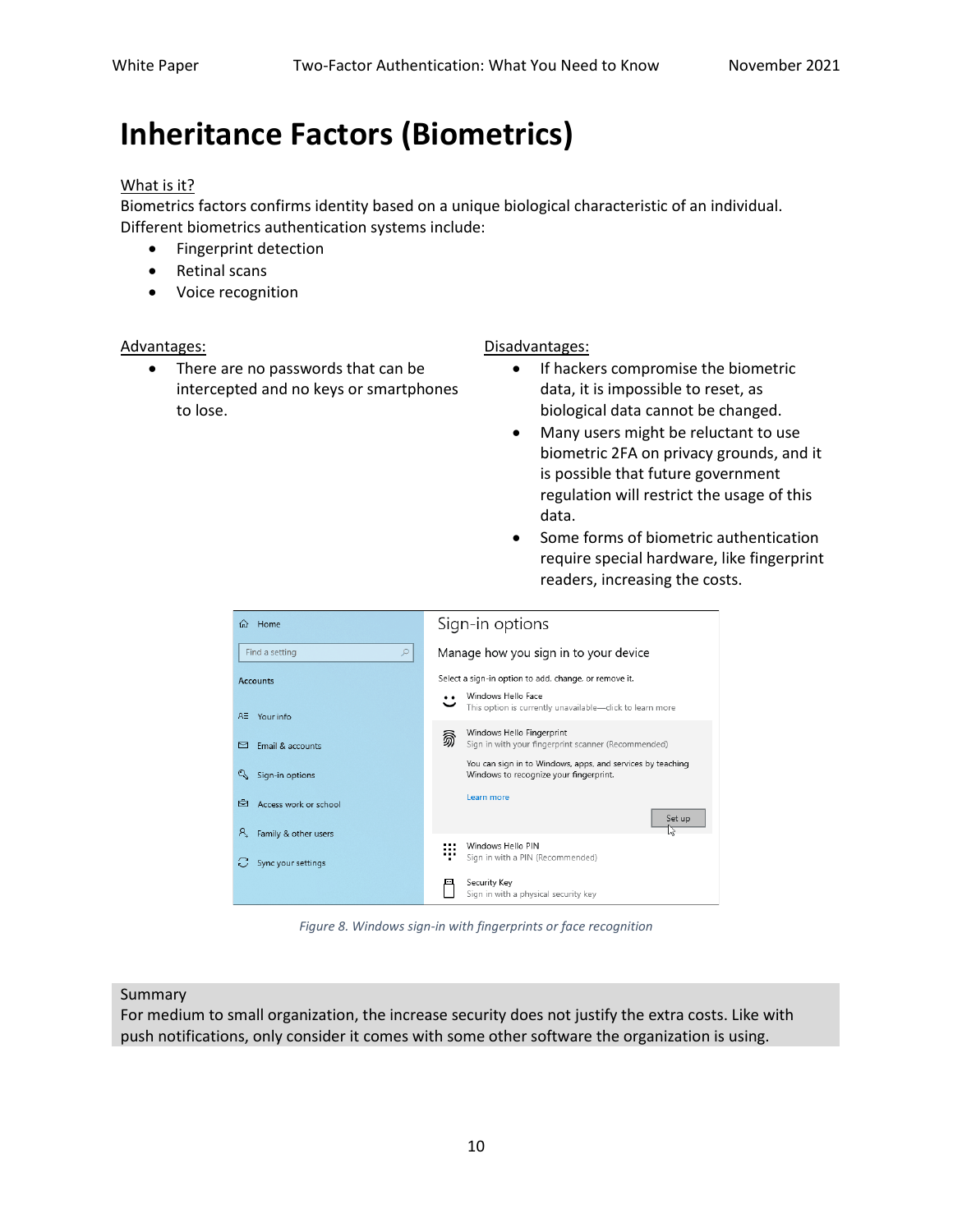#### **Summary of Recommendations**

- Practice good password security:
	- o Use long, random and unique passwords.
	- o No mandatory password changes.
	- o Use password managers.
- Avoid:
	- o SMS passwords
- Consider instead:
	- o TTOP
	- o U2F
- Consider only if convenient:
	- o Push notification
	- o Biometrics

#### **Image Credits**

Figure 1. https://dialogictelecom.com/2019/02/password-security-keeping-eggs-one-basket/

Figure 2. https://www.intego.com/mac-security-blog/how-to-choose-and-answer-security-questions/

Figure 3. https://support.huntress.io/hc/en-us/articles/4404004941459-Generating-New-2FA-Backup-Codes

Figure 4. https://mshelton.medium.com/two-factor-authentication-for-beginners-b29b0eec07d7

Figure 5. https://www.twilio.com/docs/glossary/totp

Figure 6. https://privacyaustralia.net/yubikey-review/

Figure 7. https://www.neowin.net/news/google-to-push-those-still-using-sms-two-factor-login-towardsgoogle-prompt-from-next-week/

Figure 8. https://www.intego.com/mac-security-blog/how-to-choose-and-answer-security-questions/

### **References**

- Anderson, M. (2020, April 19). TOTP Two-Factor Authentication (2FA)—Pros and Cons. *JumpCloud*. <https://jumpcloud.com/blog/totp-2fa-pros-cons>
- Colnago, J., Devlin, S., Oates, M., Swoopes, C., Bauer, L., Cranor, L., & Christin, N. (2018). "It's not actually that horrible": Exploring Adoption of Two-Factor Authentication at a University. *Proceedings of the 2018 CHI Conference on Human Factors in Computing Systems*, 1–11. <https://doi.org/10.1145/3173574.3174030>
- Dmitrienko, A., Liebchen, C., Rossow, C., & Sadeghi, A.-R. (2014). On the (In)Security of Mobile Two-Factor Authentication. In N. Christin & R. Safavi-Naini (Eds.), *Financial Cryptography and Data Security* (Vol. 8437, pp. 365–383). Springer Berlin Heidelberg[. https://doi.org/10.1007/978-3-662-](https://doi.org/10.1007/978-3-662-45472-5_24) [45472-5\\_24](https://doi.org/10.1007/978-3-662-45472-5_24)
- Edelstein, H. (2019, February 25). *The Problem with Your Password? Everything.* Infosecurity Magazine. <https://www.infosecurity-magazine.com/opinions/problem-password-everything-1/>